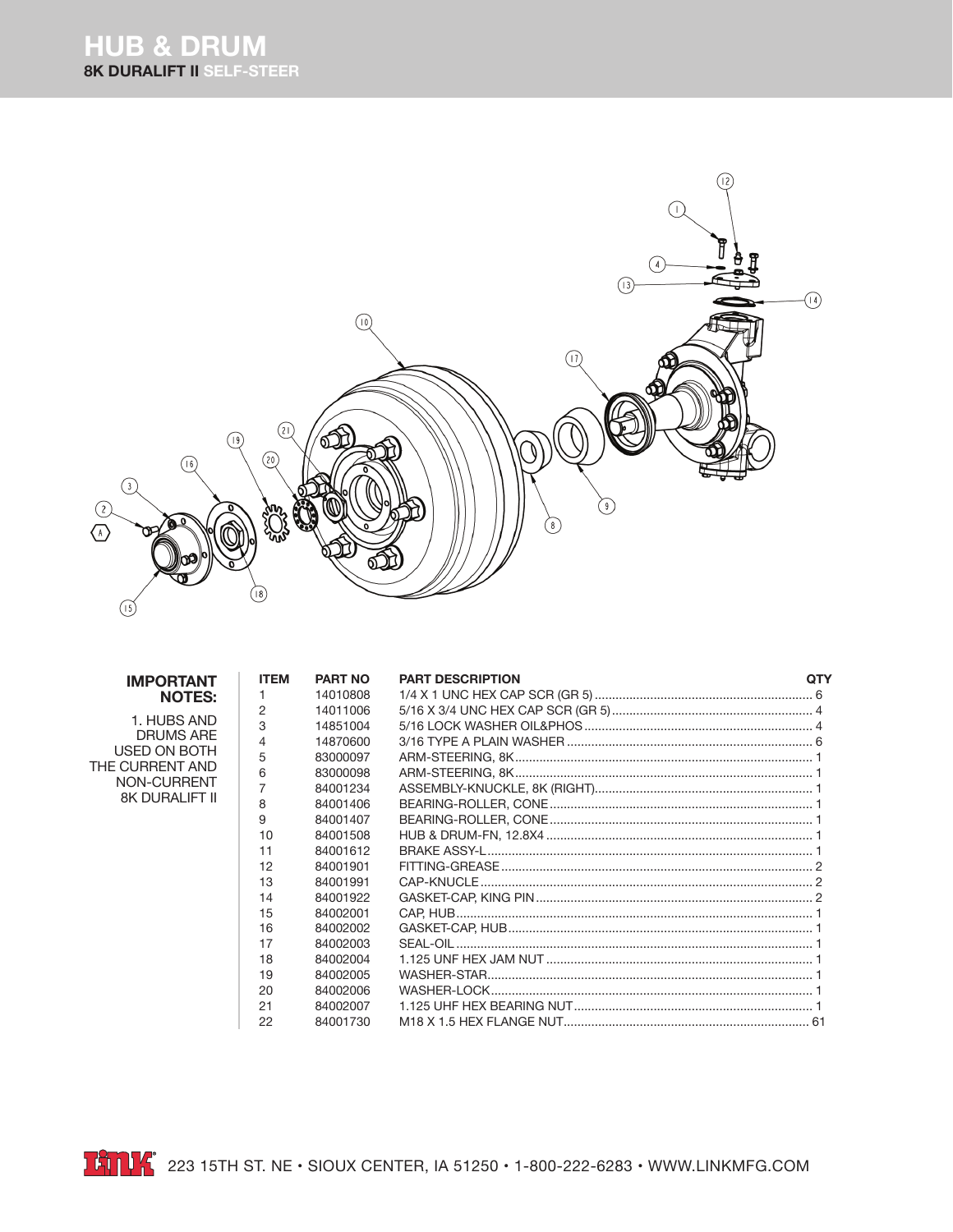## **HUB & DRUM 13.2K DURALIFT II & SS-135 SELF-STEER**



| <b>LINK PART</b>        | <b>ITEM</b>    | <b>PART NO</b> | <b>PART DESCRIPTION</b> |  |
|-------------------------|----------------|----------------|-------------------------|--|
| <b>NUMBERS:</b>         |                | 14011006       |                         |  |
|                         | 2              | 14851000       |                         |  |
| 8A000480                | 3              | 84001403       |                         |  |
| 8A000467                | $\overline{4}$ | 84001404       |                         |  |
| 8A000490                | 5              | 84001683       |                         |  |
| 8A000712                | 6              | 84001684       |                         |  |
| 8A000715                |                | 84001687       |                         |  |
| 8A000723                | 8              | 84001709       |                         |  |
|                         | 9              | 84001721       |                         |  |
| <b>IMPORTANT NOTES:</b> | 10             | 84001722       |                         |  |
| 1. MULTIPLE OPTIONS     | 11             | 84001723       |                         |  |
| EXIST-CALL FOR          | 12             | 84001724       |                         |  |
| DETAILS.                | 13             |                |                         |  |